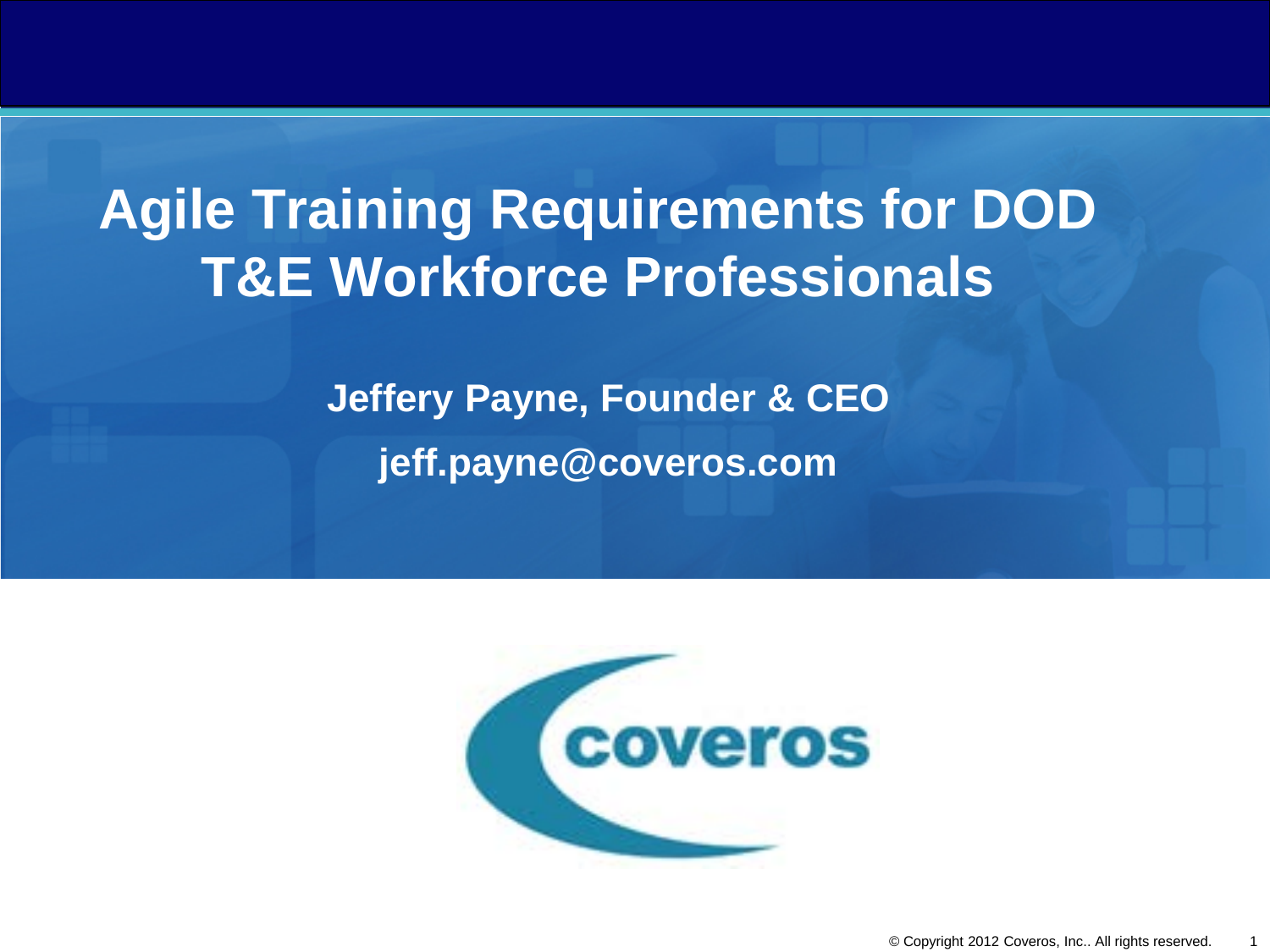- Coveros builds mission-critical applications using secure, agile development methods
- Our consulting services:
	- Secure agile software development
	- Agile transformations
	- Agile training and coaching
- Our key markets:
	- Defense
	- National security
	- Financial services
	- Healthcare
	- Software product vendors

#### **Coveros Products**





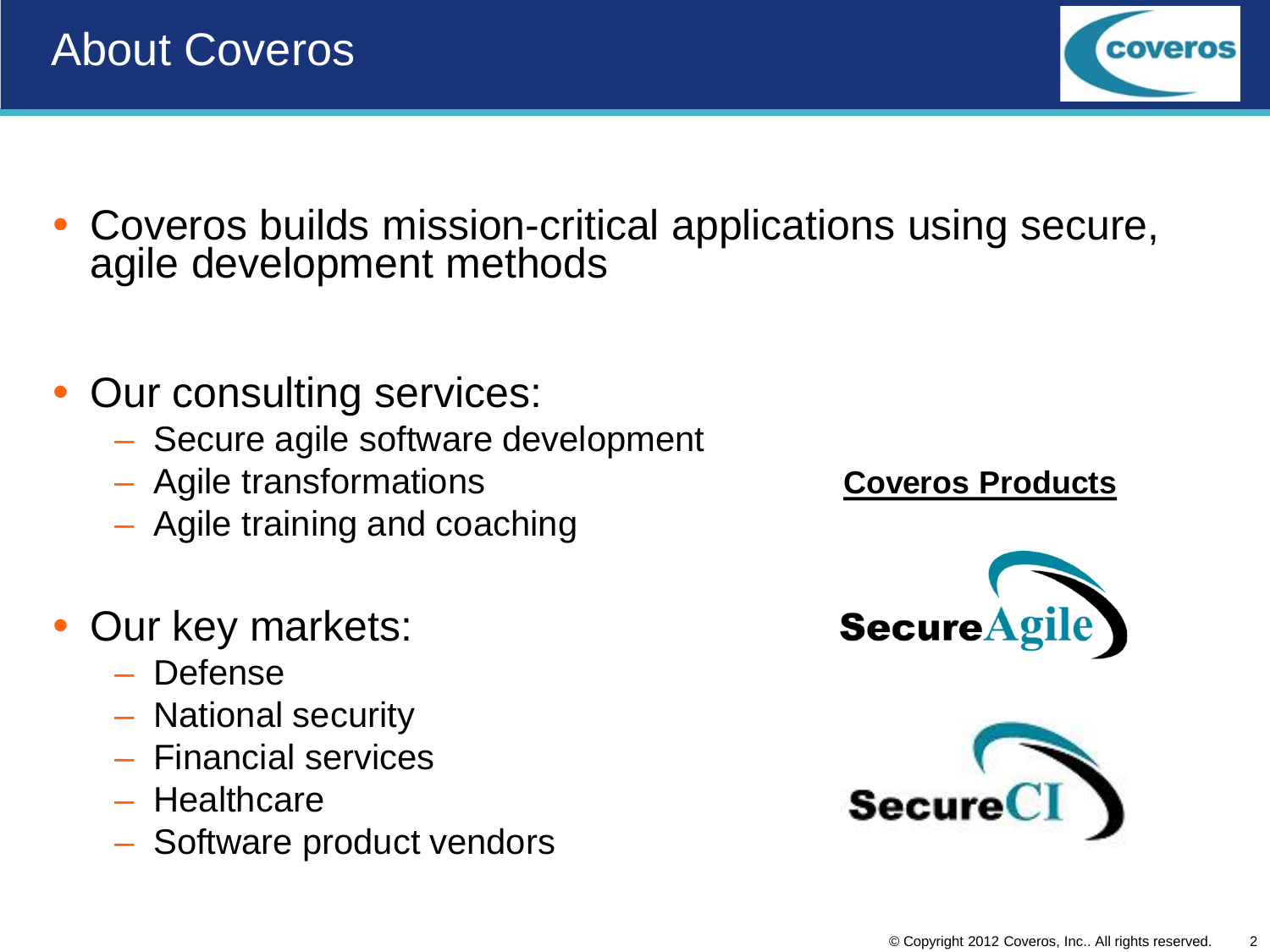### What Agile Means for the Testing Community



- Agile integrates software testing into the development process as much as possible in order to:
	- Reduce the amount of costly rework
	- Remove inefficient within the team (costly hand offs, heavy documentation, big bang testing)
	- Deliver "production capable" software on a more frequent basis
	- Build quality into software
- Agile testing encompasses:
	- Using tests to specify and drive development (TDD, ATDD)
	- Day-to-day collaboration between developers and testers
	- Expecting developers to do their fair share of testing
	- Heavily leveraging appropriate test automation
	- Integrating automated tests with continuous integration / deployment
	- Moving portions of release and non-func testing into development

#### Agile testing is a new way of working for testing professionals and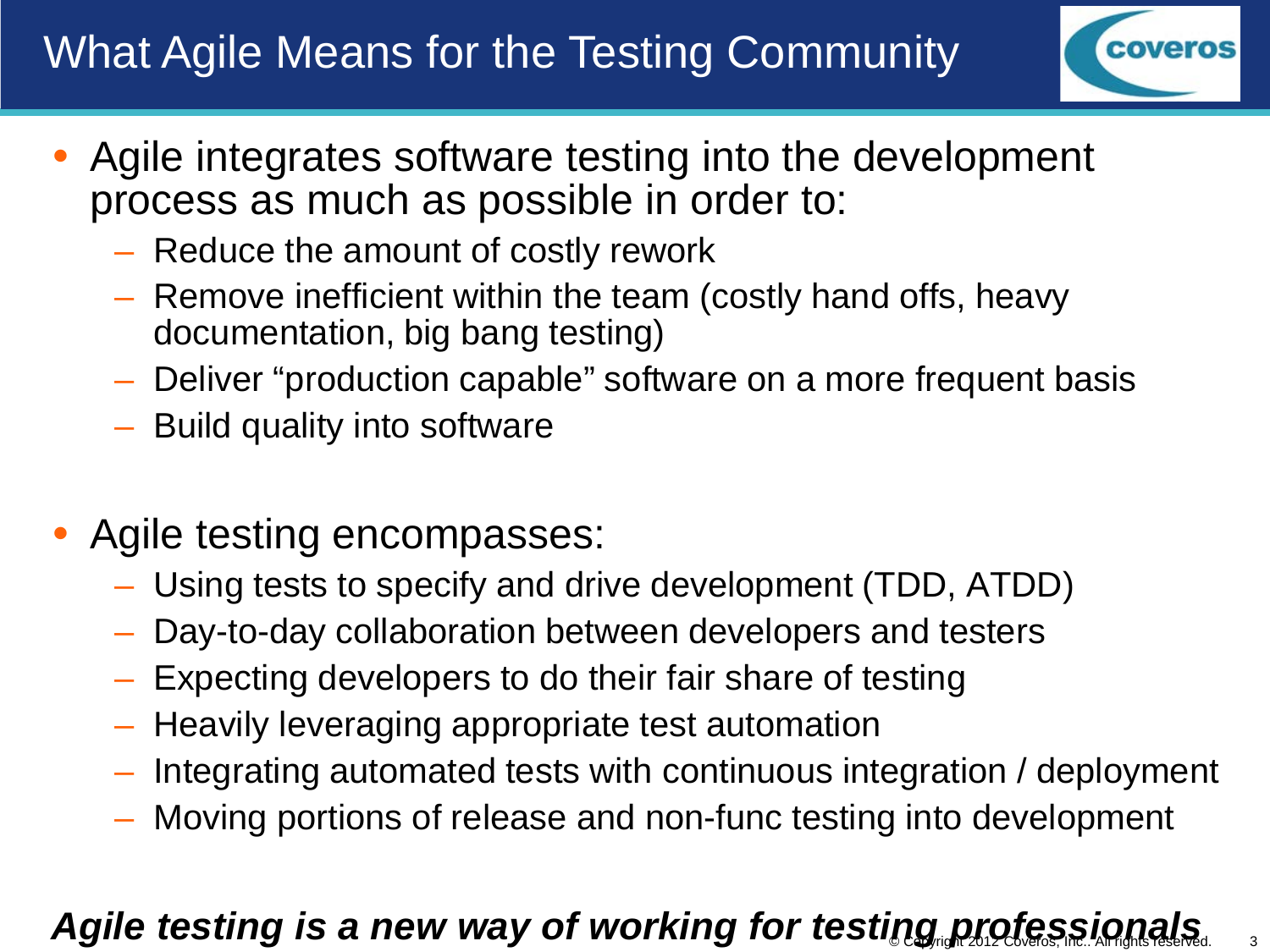#### Learning Objectives for Test Professionals



- 1. Understand agile fundamentals
	- Why?
	- Agile is a set of principles, not a methodology
	- The fundamentals provide the foundation for how to tailor / customize agile testing approaches to a specific situation
- 2. Understand agile testing fundamentals
	- Why?
	- Agile testing is different and must be understood within the context of agile to be successful
	- A significant cultural shift is often needed / necessary to work in an agile way while testing
	- New concepts and skills must be learned
- 3. Understand specific agile testing skills
	- Automation
	- Testing non-functional requirements
	- Release testing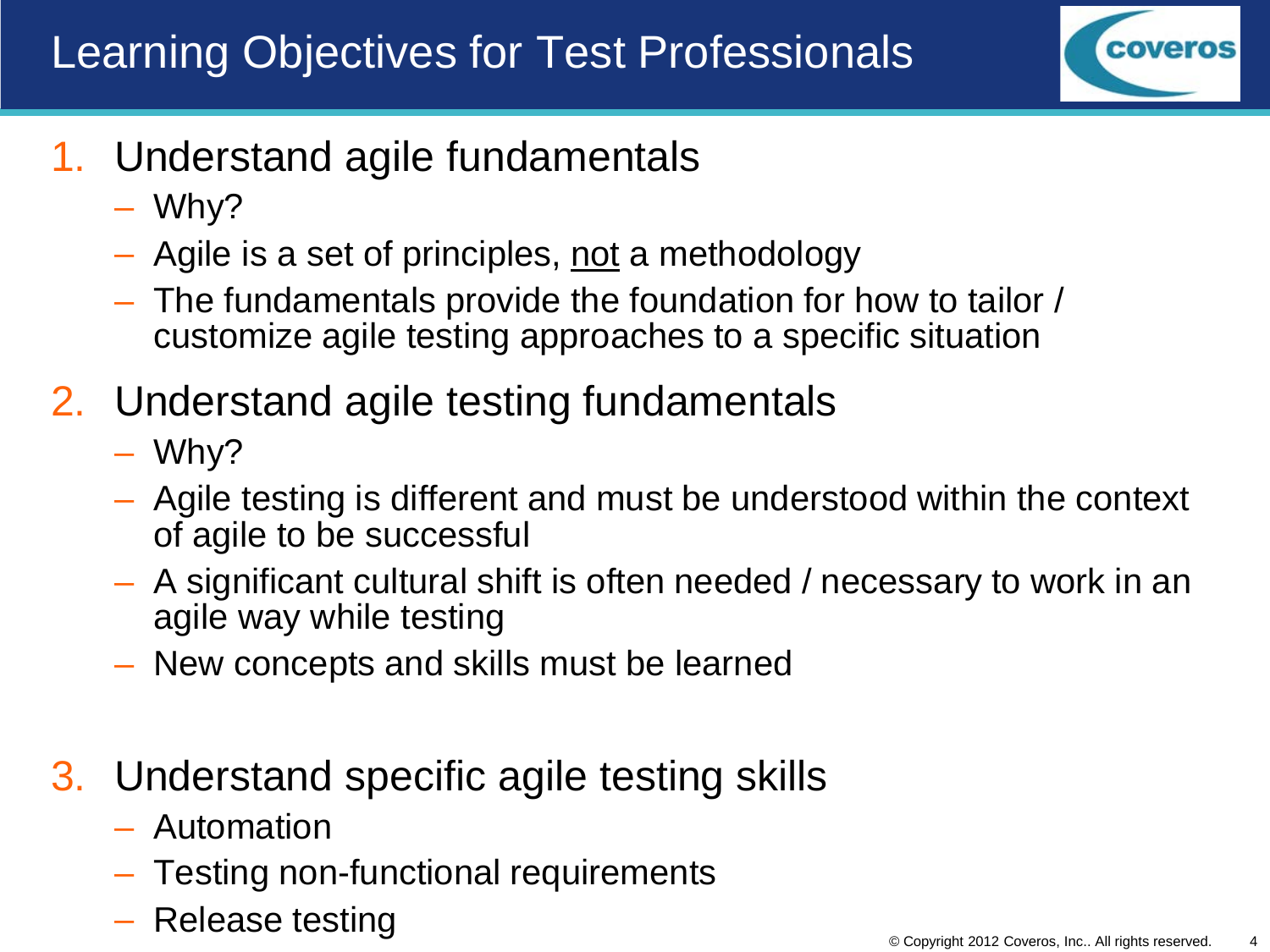#### Agile Fundamentals



- Agile History and Mindset
	- Where agile came from
	- The principles that drive it
	- Agile culture
- Roles and Interactions
	- What, when, and with whom agile team members work
- Agile Planning and Adaption
	- How initial planning and on-going planning are performed (introduce approaches)
	- How requirements are gathered and managed
	- How much planning is enough / too much
- Agile Development and Testing
	- How development and testing are performed (introduce approaches)
	- Agile development methods
	- Agile testing methods
- Customer and End-user Involvement
	- During planning
	- During development
	- During release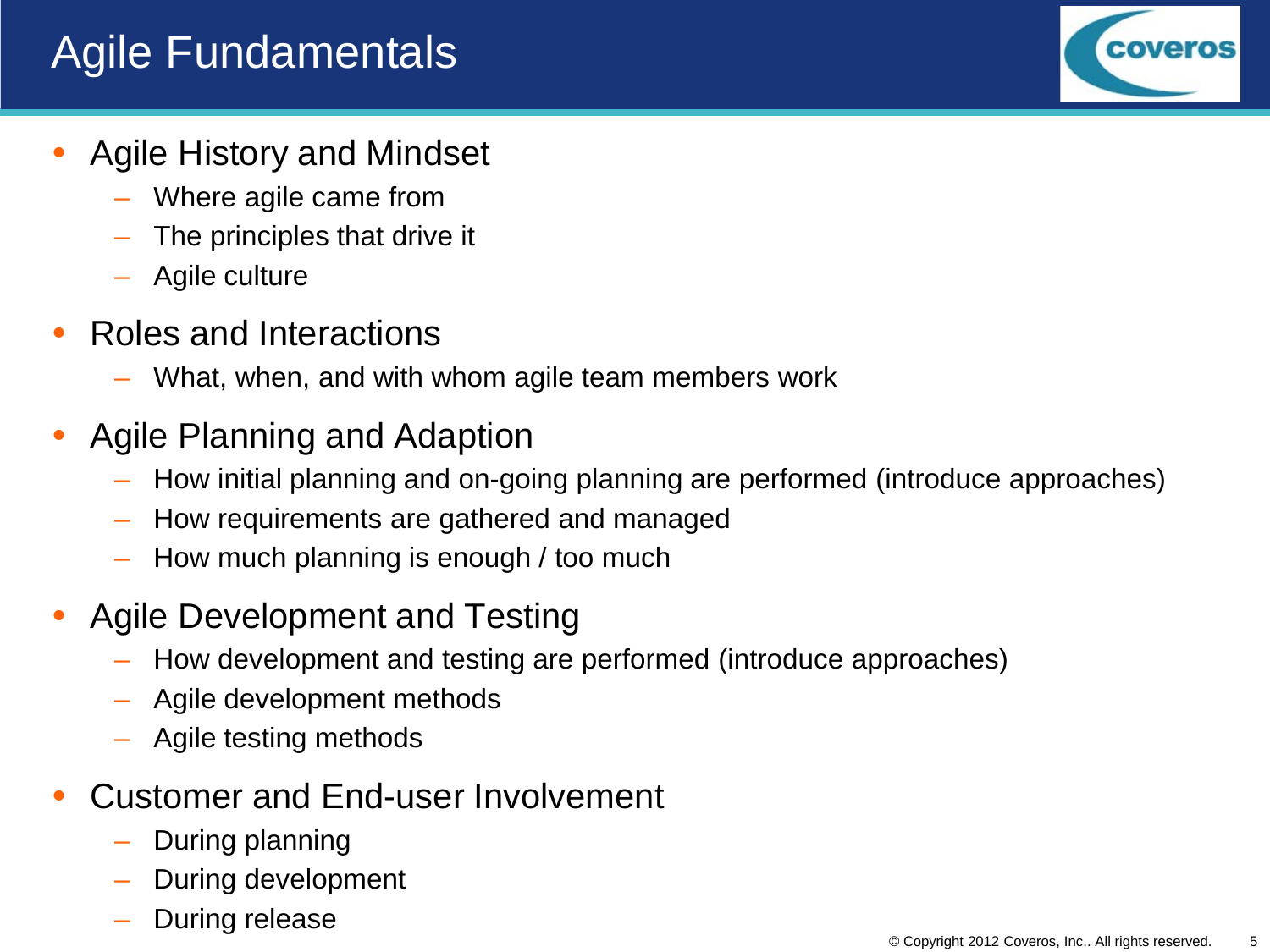#### Agile Testing Fundamentals

- Agile Testing Mindset
	- History
	- Applying agile principles to testing
	- Mindset and culture
- Agile Testing Techniques
	- Categories of testing
	- Levels of testing (subsystem through operational)
	- Driving development using testing
- Agile Testing Process
	- Roles and responsibilities
	- Test strategy and planning
	- Testing during iterations
	- Testing during releases
	- Test environments
- Test Automation (Intro to tools, approaches, etc.)
- Beyond the Team (Org structure, integrating with others, policy)

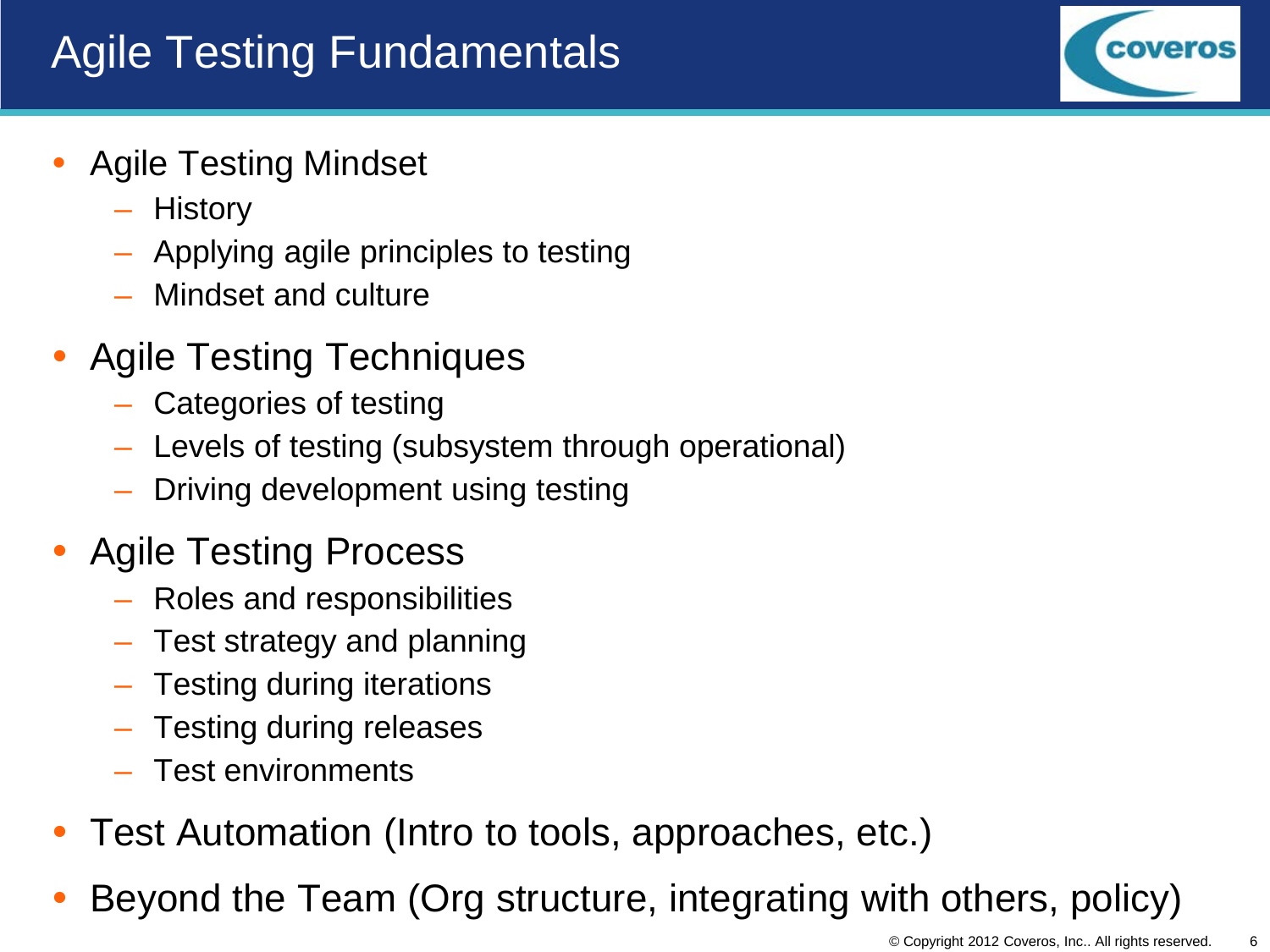#### Agile Testing Specifics



- Testing Non-functional Requirements
	- Load and performance
	- Security testing
	- Operational effectiveness
	- Availability
	- Reliability
- Test Automation Skills
	- Agile test automation strategy
	- Scripting skills
	- Agile test tool usage
	- Integration with continuous integration environments
- Release Testing
	- Certification & release readiness testing
	- Operational testing